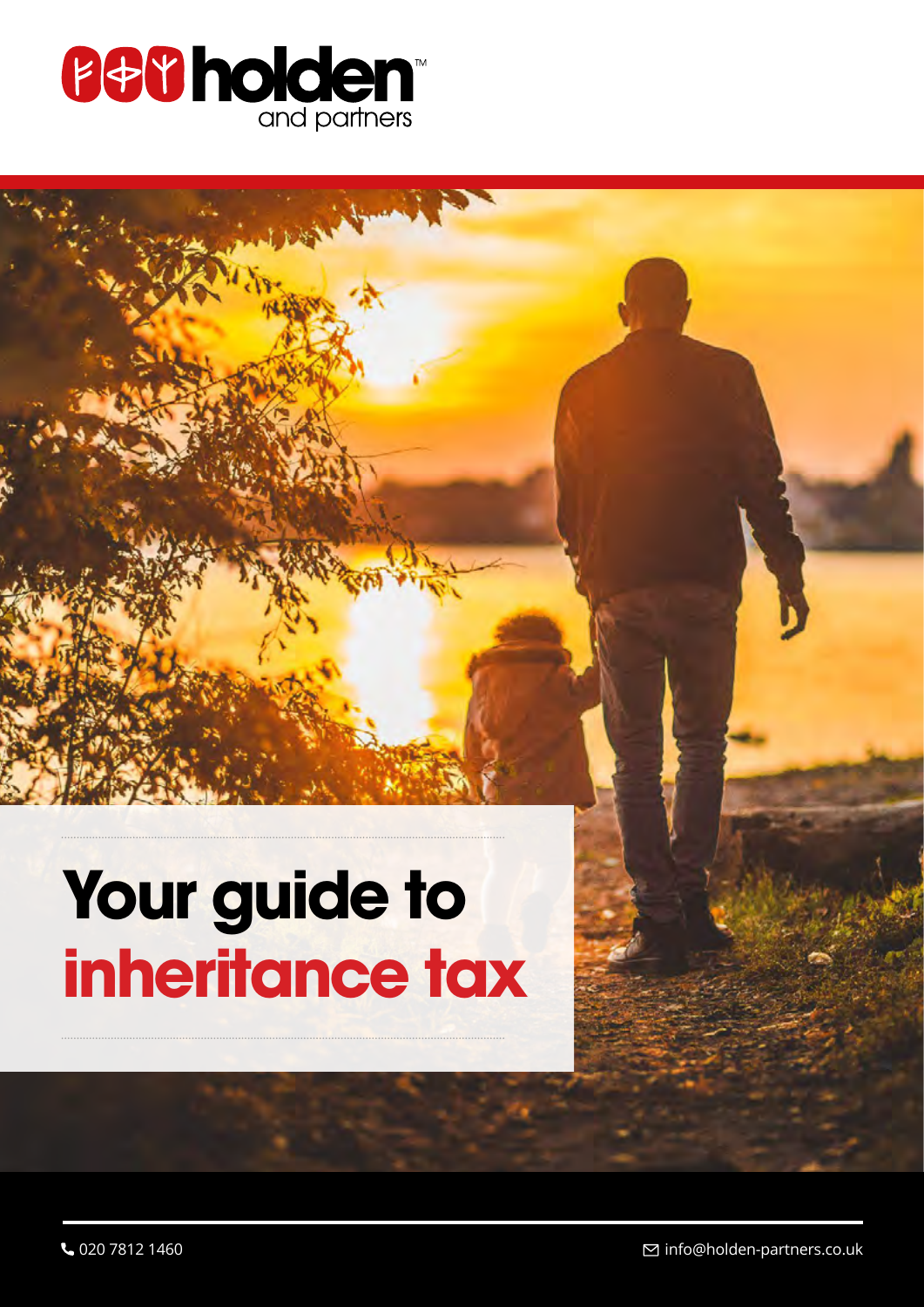

## **Your guide to Inheritance Tax**

The combined effect of rising property values, positive investment returns and a 10-year freeze on the tax-free threshold, means more people than ever are paying Inheritance Tax (IHT).



In 2020/21, £5.4 billion of Inheritance Tax was paid, over double the amount in 2009/10

In 2018/19, 22,100 estates paid Inheritance Tax, almost double the number in 2009/10



The headline rate of Inheritance Tax is 40% of your taxable estate. This guide will help you understand more about IHT, whether you are affected and what you can do about it.

## **The basics**

IHT is potentially paid on the value of your estate when you die. Your estate includes assets, such as:

- Property
- Savings
- Investments
- Possessions
- Business interests

IHT is only paid on the proportion of your estate that exceeds two key thresholds:

**Nil Rate Band:** This is currently £325,000 and hasn't changed for more than 10 years. If your entire estate is valued below this threshold, no IHT will be due when you die. However, should the value of your estate exceed this threshold, tax may be due.

**Residence Nil Rate Band:** This is a complex addition to the IHT rules. In simple terms, it increases the amount homeowners can pass on to their direct descendants without IHT. In the 22/23 tax year, the Residence Nil Rate Band adds £175,000 to the £325,000 Nil Rate Band.

No IHT is paid on the value of any assets passed to your spouse or civil partner when you die. They can also inherit any unused Nil Rate Bands.

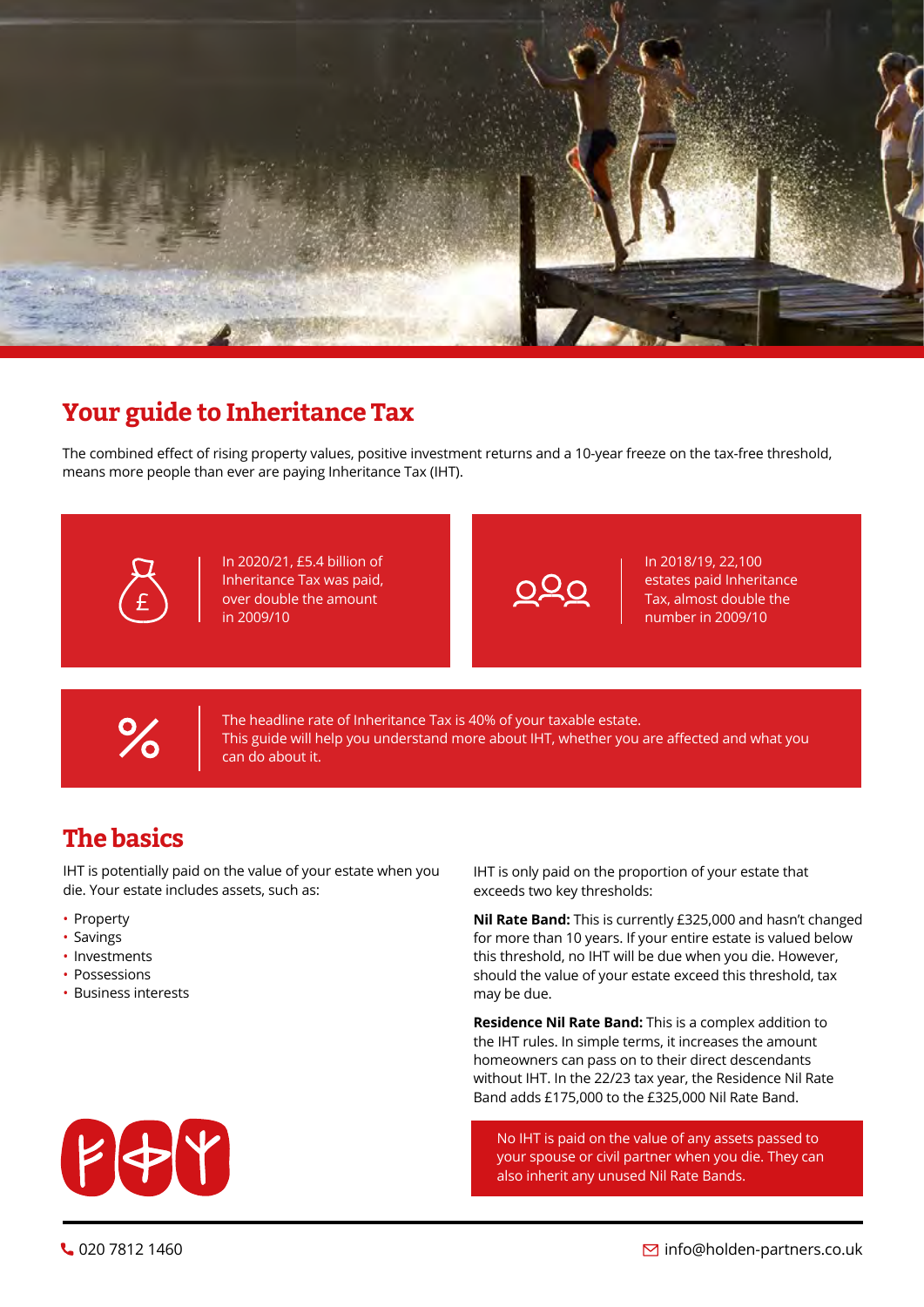

## **Case study**

Changes to legislation and the introduction of the Residence Nil Rate Band mean IHT has become increasingly complex. The following case study shows how it works in practice and the cost to your beneficiaries if you don't plan ahead



George and Emma are married and have a 30-year-old daughter, Chloe.



Their assets are all jointly owned and include a £600,000 house, investments of £1.1 million and other assets worth £100,000.

- George dies in June 2019, passing all assets to Emma
- As she is his spouse no IHT is payable
- George's Nil Rate Band and Residence Nil Rate Band are unused and pass to Emma
- Emma dies in May 2021, leaving her entire estate to Chloe

The executors of the estate utilise Emma's Nil Rate Band of £325,000 plus an equal amount inherited from George. Furthermore, because their home is being left to Chloe an additional £350,000 of Residence Nil Rate Bands are available.

Therefore, Chloe inherits £1,000,000 without paying tax.

However, **IHT of £320,000** is payable on the remainder, reducing the amount Chloe inherits from £1,800,000 to £1,480,000.

If George and Emma had taken advice during their lifetime the IHT bill could have been reduced leaving Chloe with a larger inheritance.

"Effective IHT planning could save your family hundreds of thousands of pounds. If you haven't done anything about a potential IHT bill, the sooner you start to consider this area, the better. There are a range of options for those seeking to reduce their IHT liability upon death, including making a Will, the use of trusts, life assurance and making use of the various exemptions. These options should all be considered in conjuction with either regular or one off gifting strategies."

**Steve Pyne Managing Partner, Holden and Partners**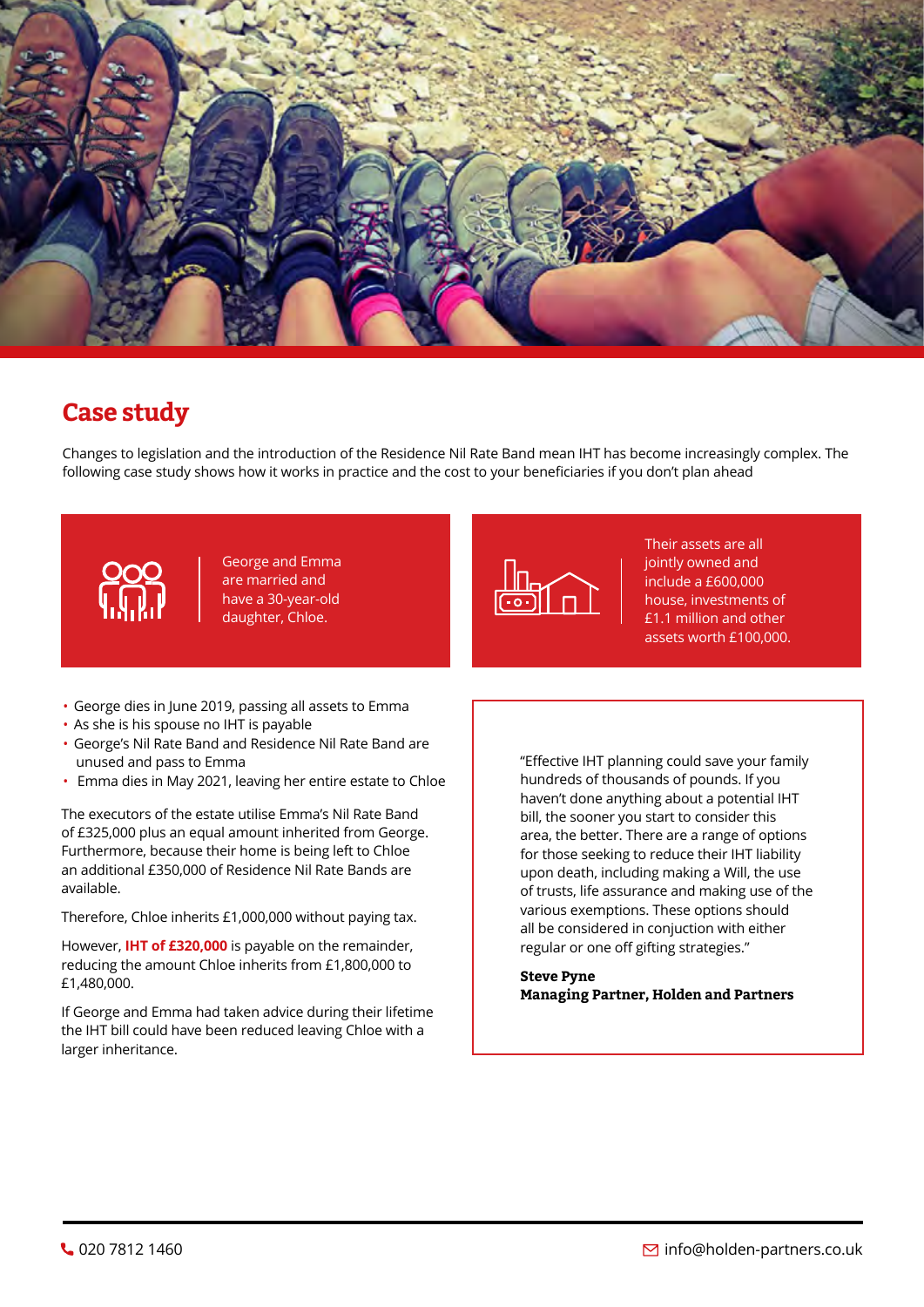## **Nine ways to reduce your IHT liability**

There are many ways to **reduce your IHT liability** In some cases, it's possible to entirely eliminate them.

Naturally, estate planning and IHT mitigation should be based on your individual circumstances and ambitions and, before taking any action, you should consult an appropriate professional adviser. However, options can include:

#### **1.Writing a will**

Estate planning starts by ensuring you have a will in place which accurately reflects your wishes. Without a will, your assets will be distributed according to intestacy rules, which might not reflect your wishes and may result in IHT being paid unnecessarily.



#### **2.Using exempted gifts**

You can make gifts each year up to a certain level, which are immediately excluded from your estate for IHT purposes. Exempted gifts include up to £3,000 per year, known as the 'annual exemption' and gifts up to certain values in respect of marriage.



### **3.Making larger gifts**

There is no limit on the amount of capital you can give away. However, unlike exempted gifts, these remain potentially liable for IHT for seven years. Choosing to make gifts during your lifetime can help reduce the value of your estate. You will also be able to see the impact of your generosity during your lifetime. However, care must be taken to ensure that by making such gifts your lifestyle won't be adversely affected.



#### **4.Gifts from surplus income**

Do get in touch if you would like to find out how Holden & Partners can help you and your family plan a future that is You may prefer to make gifts from income rather than capital. If these are regular and don't reduce your standard of living, the gifts should immediately reduce your IHT liability.

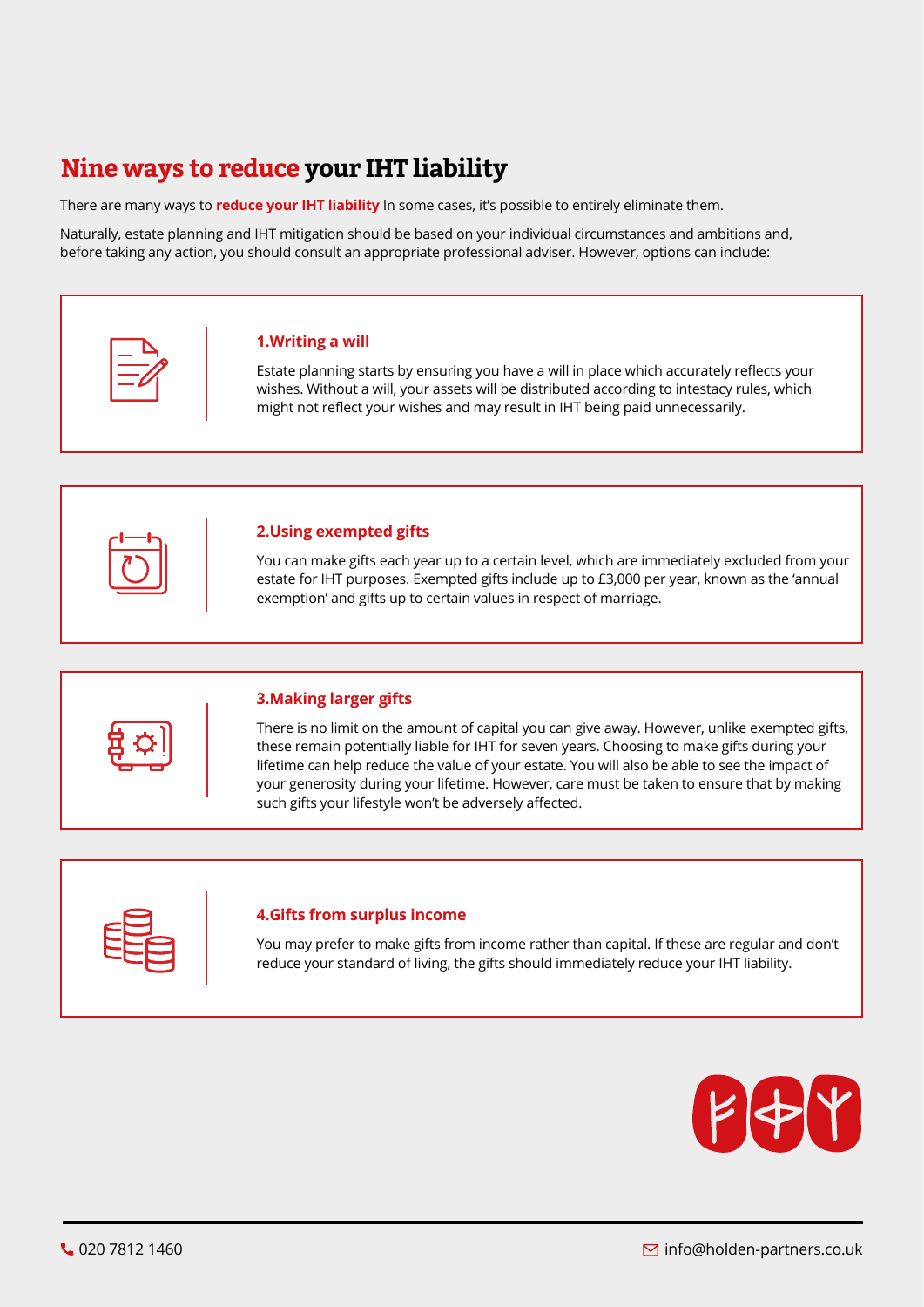

#### **5.Trusts**

Trusts can be an effective way of reducing IHT liabilities. Provided certain conditions are met, assets placed in trust no longer belong to you. Therefore, they're not considered part of your estate when IHT is calculated, providing you have lived for at least seven years after making the gift. There are many different types of trusts, which can be complex, so it's important to consider which options may suit your objectives.



#### **6.Business Relief**

Shares in certain types of companies are exempt from IHT. These could be companies which you control or those in which you have invested. Providing the shares meet the qualifying criteria and you own them for at least two years, this can be a very effective way of reducing potential IHT liabilities.



Money held in pensions is usually exempt from IHT and it is, therefore, worth considering maximising the level of contributions you make each year. In addition, at retirement, it might be sensible to consider drawing an income from other sources which are potentially liable to IHT, rather than your pension.



#### **8.Life Insurance**

While not reducing the amount of tax payable, taking out life insurance can be a simple way of dealing an IHT liability. The life insurance is used to pay the tax liability leaving the remaining value of your estate for your beneficiaries, with the added benefit of the sum assured paid before probate.



By leaving more than 10% of your net estate to charity, the IHT rate reduces from 40%  $\bigcup_{i=1}^n$ to 36%. It gives you an opportunity to minimise your IHT liability while supporting good causes that are close to your heart.